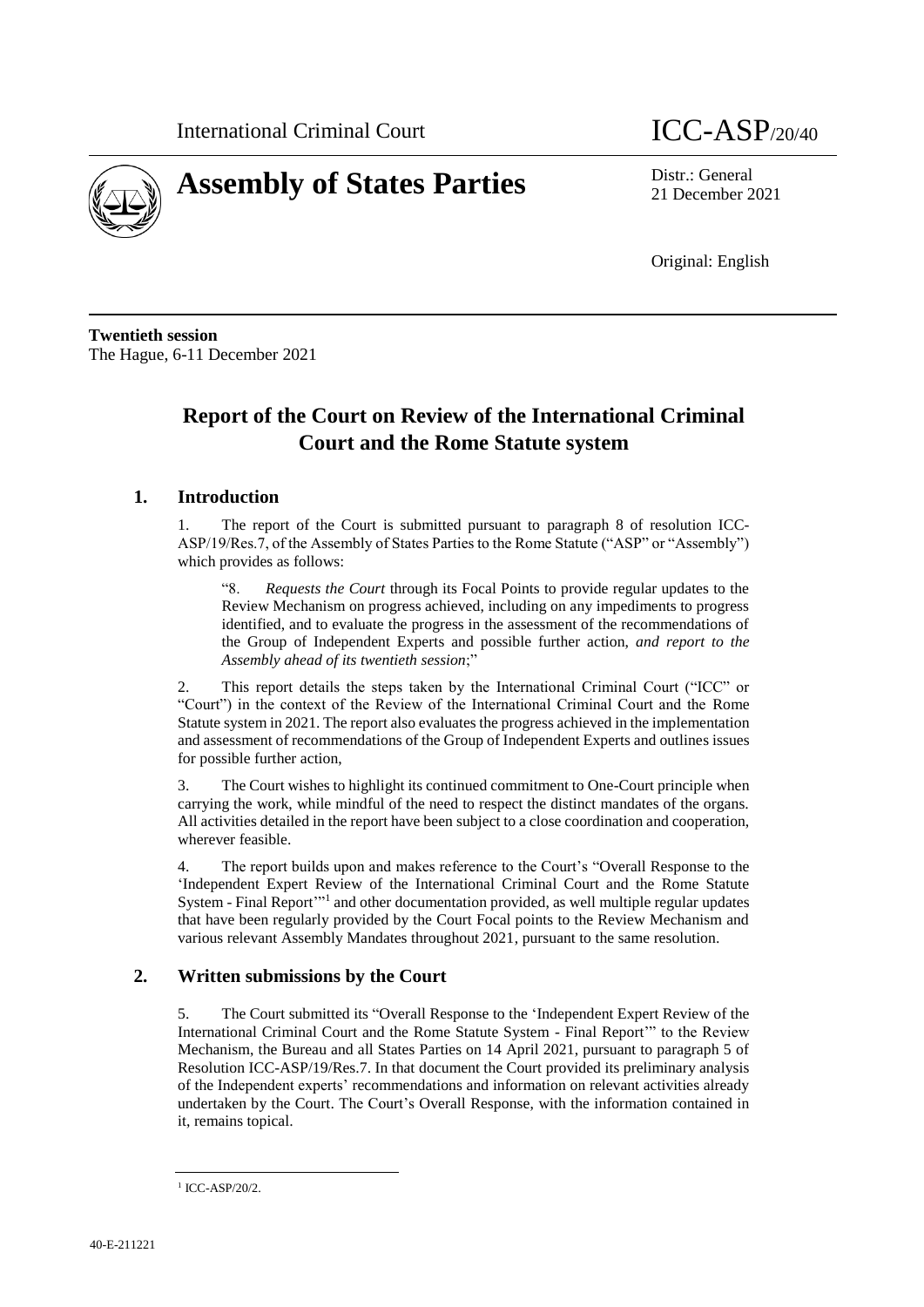6. The Review Mechanism made a call on 12 March 2021 to stakeholders to provide comments on categorization of IER recommendations and remaining review issues. The focus of this exercise was to categorise the recommendations by allocating them within the Court, Assembly or Assembly & Court for the purposes of assessment and consideration for future action. The Court, through its Focal Points, engaged with the Review Mechanism based on a Draft Categorization document by the Review Mechanism as well as the Court's draft proposal. The Court was largely in agreement with the draft proposal of the Review Mechanism on categorization, but there remained some differences of view. For transparency, the Court provided its comments in a document dated 19 April 2021, outlining the "recommendations for which the Court's view differs from that contained in the Review Mechanism's zero draft" and "Recommendations for which the Court's view on categorization does not differ from that in the RM's zero draft, but the Court wishes to provide comments on the way forward". The Review Mechanism published its final proposal on "Categorization of recommendations and remaining issues" on 30 April 2021, incorporating some of the Court's observations, and the document was adopted by the ASP Bureau on 31 May 2021.

7. The Review Mechanism consequently, in consultation with the Court, States Parties and civil society stakeholders, developed a Comprehensive Action Plan ("CAP") for the assessment of recommendations of the Group of Independent Experts and possible further action. The CAP categorised the recommendations; allocated them between the Court and ASP mandate holders for the purposes of assessment and consideration for future action; and set timelines for this process of review. The Court through its Focal Points engaged with the Review Mechanism on the comprehensive action plan, including its format. The Court notes with appreciation that the format proposed by the Court was adopted. The Court also provided two documents: Judiciary update to the Review Mechanism on Priorities and Timelines for assessment of recommendations, dated 11 June 2021, and a Matrix with the Court's comments, dated 15 June 2021. The Review Mechanism submitted the CAP to the Bureau on 30 June 2021 and the Bureau approved it on 28 July 2021.

### **3. Regular updates by the Court Focal Points on progress achieved**

8. The Court organs appointed their respective Focal Points for the Review Mechanism process: Mr. James Stewart, Deputy Prosecutor, Mr. Hirad Abtahi, Chef de Cabinet to the President, and Mr. Osvaldo Zavala Giler, Senior Special Assistant to the Registrar. They were supported in their work throughout the year by other Court staff based on the relevant expertise.

9. The Court's Focal Points, pursuant to resolution ICC-ASP/19/Res.7 and in accordance with the timelines set in the CAP, actively and productively engaged with the Review Mechanism and ASP mandate holders in a series of facilitations, involving the Court, States Parties and civil society stakeholders. These facilitations provided platforms for the assessment of recommendations and discussion on further action. The Focal Points reported in detail, through these platforms, on progress achieved in the assessment of recommendations within the Court, as well as further actions undertaken by the Court. This reporting is now reflected in the reports of the Review Mechanism and the Bureau which the Assembly mandate holders have submitted through the Bureau to the ASP. In the interest of efficiency to avoid duplication of reporting, but to ensure its completeness, the relevant Bureau reports are merely referenced in this report.

10. The Review Mechanism and Bureau reports containing the reporting by the Court Focal Points on the progress achieved by the Court in the assessment of recommendations, and activities already undertaken by the Court, are the following:

- a. Report of the Review Mechanism as the platform for discussion of IER recommendations, dated 1 November 2021,<sup>2</sup> paragraphs 4-30;
- b. Report of the Bureau on complementarity,<sup>3</sup> paragraphs  $22-48$ ;

<sup>2</sup> ICC-ASP/20/38.

<sup>3</sup> ICC-ASP/20/22.